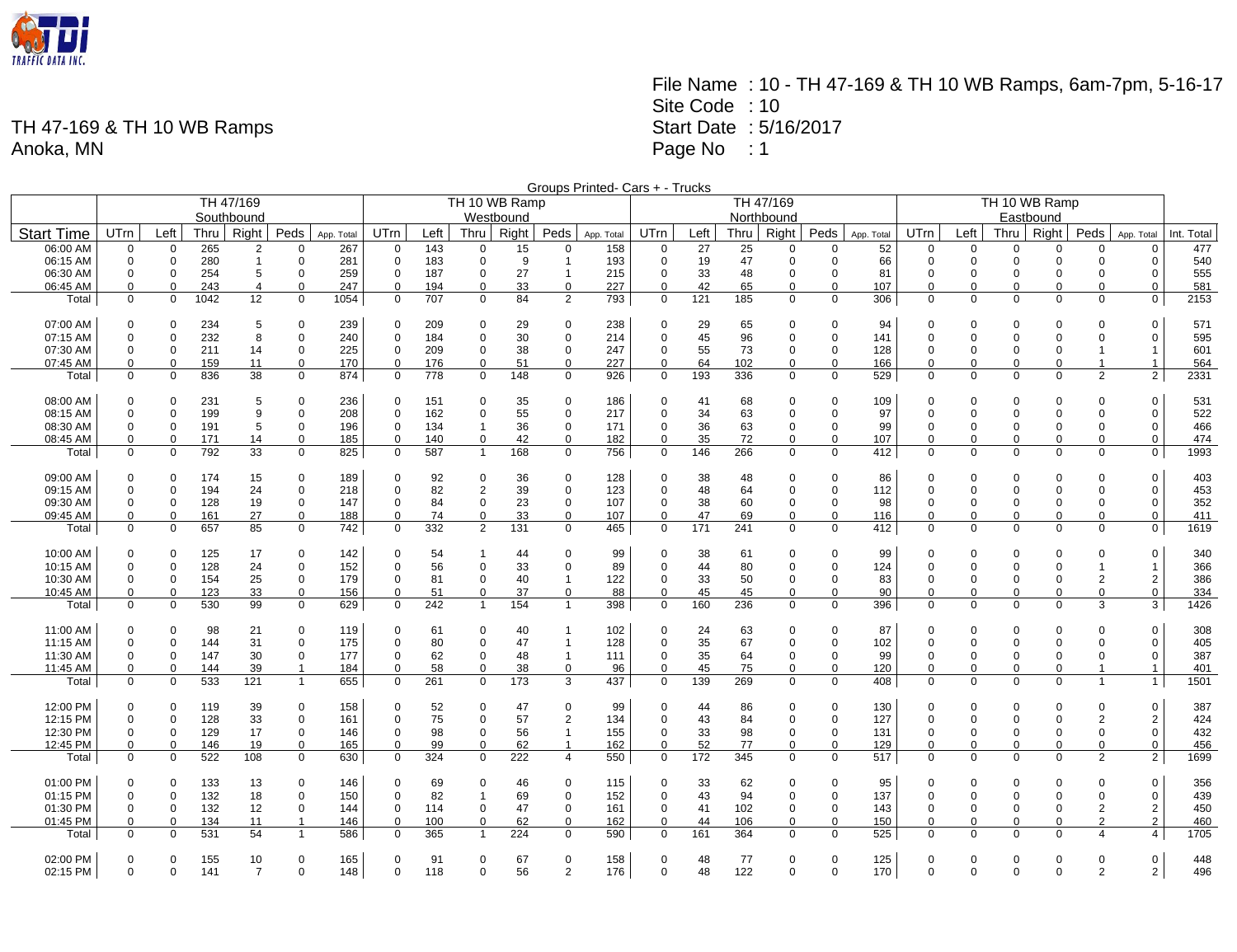

File Name : 10 - TH 47-169 & TH 10 WB Ramps, 6am-7pm, 5-16-17 Site Code : 10 Start Date : 5/16/2017 Page No : 2

|                    |             |              |      |           |                |            |             |           |                |               |                         | Groups Printed- Cars + - Trucks |                |      |      |             |             |            |               |             |             |             |                |                |            |  |
|--------------------|-------------|--------------|------|-----------|----------------|------------|-------------|-----------|----------------|---------------|-------------------------|---------------------------------|----------------|------|------|-------------|-------------|------------|---------------|-------------|-------------|-------------|----------------|----------------|------------|--|
|                    |             |              |      | TH 47/169 |                |            |             |           |                | TH 10 WB Ramp |                         |                                 |                |      |      | TH 47/169   |             |            | TH 10 WB Ramp |             |             |             |                |                |            |  |
|                    | Southbound  |              |      |           |                |            |             | Westbound |                |               |                         |                                 |                |      |      | Northbound  |             |            | Eastbound     |             |             |             |                |                |            |  |
| <b>Start Time</b>  | UTrn        | Left         | Thru | Right     | Peds           | App. Total | UTrn        | Left      | Thru           | Right         | Peds                    | App. Total                      | UTrn           | Left | Thru | Right       | Peds        | App. Total | <b>UTrn</b>   | Left        | Thru        | Right       | Peds           | App. Total     | Int. Total |  |
| 02:30 PM           | 0           | 0            | 156  | 21        | 0              | 177        | 0           | 106       |                | 82            |                         | 190                             | 0              | 53   | 120  | 0           | 0           | 173        | 0             | 0           | $\mathbf 0$ | 0           | $\Omega$       | 0              | 540        |  |
| 02:45 PM           | 0           | $\mathbf 0$  | 152  | 22        | $\mathbf 0$    | 174        | $\mathbf 0$ | 97        |                | 71            | 2                       | 171                             | $\mathbf 0$    | 61   | 136  | $\mathbf 0$ | $\mathbf 0$ | 197        | $\Omega$      | $\mathbf 0$ | $\mathbf 0$ | $\Omega$    |                | $\overline{1}$ | 543        |  |
| Total              | $\mathbf 0$ | $\mathbf 0$  | 604  | 60        | $\mathbf 0$    | 664        | $\mathbf 0$ | 412       | 2              | 276           | 5                       | 695                             | $\mathbf 0$    | 210  | 455  | $\mathbf 0$ | $\Omega$    | 665        | $\mathbf 0$   | $\mathbf 0$ | $\mathbf 0$ | $\Omega$    | 3              | 3              | 2027       |  |
| 03:00 PM           | $\Omega$    | $\mathbf 0$  | 193  | 25        | 0              | 218        | $\Omega$    | 115       | $\Omega$       | 73            |                         | 189                             | $\Omega$       | 37   | 143  | 0           | $\Omega$    | 180        | $\Omega$      | 0           | -0          |             |                | $\Omega$       | 587        |  |
| 03:15 PM           | $\Omega$    | $\Omega$     | 154  | 18        | $\mathbf 0$    | 172        | $\Omega$    | 116       | $\Omega$       | 85            |                         | 202                             | $\Omega$       | 49   | 160  | $\mathbf 0$ | $\Omega$    | 209        |               | $\Omega$    | $\mathbf 0$ |             |                |                | 584        |  |
| 03:30 PM           | $\Omega$    | $\mathbf 0$  | 175  | 12        | $\mathbf 0$    | 187        | $\Omega$    | 134       | 0              | 89            | $\mathbf 0$             | 223                             | 0              | 37   | 159  | $\mathbf 0$ | $\mathbf 0$ | 196        |               | 0           | $\mathbf 0$ |             |                | $\Omega$       | 606        |  |
| 03:45 PM           | $\Omega$    | $\Omega$     | 168  | 28        | $\mathbf 0$    | 196        | $\Omega$    | 96        | $\overline{2}$ | 78            | $\mathbf 0$             | 176                             | $\Omega$       | 37   | 174  | $\mathbf 0$ | $\mathbf 0$ | 211        | $\Omega$      | $\mathbf 0$ | $\mathbf 0$ |             | $\Omega$       | 0              | 583        |  |
| Total              | $\Omega$    | $\Omega$     | 690  | 83        | $\Omega$       | 773        | $\Omega$    | 461       | 2              | 325           | $\overline{2}$          | 790                             | $\Omega$       | 160  | 636  | $\mathbf 0$ | $\Omega$    | 796        | $\Omega$      | $\Omega$    | $\mathbf 0$ | $\Omega$    | $\overline{1}$ | $\mathbf{1}$   | 2360       |  |
| 04:00 PM           | 0           | 0            | 171  | 37        | 0              | 208        | $\mathbf 0$ | 110       | 4              | 58            | 3                       | 175                             | $\Omega$       | 30   | 158  | 0           | $\Omega$    | 188        | $\Omega$      | 0           | -0          | $\Omega$    | 0              | $\Omega$       | 571        |  |
| 04:15 PM           | $\Omega$    | $\Omega$     | 213  | 24        | $\mathbf 0$    | 237        | $\Omega$    | 139       |                | 88            | 0                       | 228                             | $\Omega$       | 33   | 197  | $\mathbf 0$ | $\Omega$    | 230        |               | 0           | $\mathbf 0$ |             |                |                | 696        |  |
| 04:30 PM           | $\Omega$    | $\Omega$     | 219  | 22        | $\mathbf 0$    | 241        | $\Omega$    | 126       | 3              | 72            | $\Omega$                | 201                             | $\mathbf 0$    | 28   | 176  | $\mathbf 0$ | $\mathbf 0$ | 204        | $\Omega$      | $\mathbf 0$ | $\mathbf 0$ |             | $\Omega$       | $\Omega$       | 646        |  |
| 04:45 PM           | $\Omega$    | $\mathbf 0$  | 178  | 18        | $\mathbf 0$    | 196        | $\Omega$    | 125       | $\overline{2}$ | 93            | $\Omega$                | 220                             | 0              | 39   | 167  | 0           | $\Omega$    | 206        | $\Omega$      | $\Omega$    | $\mathbf 0$ | $\mathbf 0$ | 0              | $\Omega$       | 622        |  |
| Total              | $\mathbf 0$ | $\mathbf 0$  | 781  | 101       | $\mathbf 0$    | 882        | $\mathbf 0$ | 500       | 10             | 311           | 3                       | 824                             | $\mathbf 0$    | 130  | 698  | $\mathbf 0$ | $\mathbf 0$ | 828        | $\mathbf 0$   | 0           | $\mathbf 0$ | $\mathbf 0$ | $\overline{1}$ | $\mathbf{1}$   | 2535       |  |
| 05:00 PM           | $\Omega$    | $\Omega$     | 146  | 28        | $\mathbf 0$    | 174        | $\Omega$    | 117       |                | 76            | $\Omega$                | 194                             | $\Omega$       | 30   | 184  | $\Omega$    | $\Omega$    | 214        | $\Omega$      | $\Omega$    | $\mathbf 0$ | $\Omega$    |                |                | 583        |  |
| 05:15 PM           | $\Omega$    | $\mathbf 0$  | 152  | 17        | $\mathbf 0$    | 169        | $\Omega$    | 100       |                | 71            | $\Omega$                | 172                             | $\Omega$       | 26   | 166  | $\mathbf 0$ | $\Omega$    | 192        |               | $\mathbf 0$ | $\mathbf 0$ |             |                | $\Omega$       | 533        |  |
| 05:30 PM           | $\Omega$    | $\mathbf 0$  | 159  | 24        | $\mathbf 0$    | 183        | $\Omega$    | 111       |                | 84            | $\Omega$                | 199                             | $\mathbf 0$    | 37   | 150  | $\mathbf 0$ | $\Omega$    | 187        | $\Omega$      | $\mathbf 0$ | $\mathbf 0$ | $\Omega$    |                |                | 570        |  |
| 05:45 PM           | $\Omega$    | $\mathbf 0$  | 138  | 15        | 0              | 153        | $\Omega$    | 139       |                | 100           | -1                      | 241                             | 0              | 40   | 173  | $\mathbf 0$ | $\mathbf 0$ | 213        | $\mathbf 0$   | $\Omega$    | $\mathbf 0$ | $\mathbf 0$ |                | $\mathbf 1$    | 608        |  |
| Total              | $\Omega$    | $\mathbf 0$  | 595  | 84        | $\mathbf 0$    | 679        | $\Omega$    | 467       | $\overline{7}$ | 331           | $\overline{\mathbf{1}}$ | 806                             | $\Omega$       | 133  | 673  | $\Omega$    | $\Omega$    | 806        | $\Omega$      | $\Omega$    | $\Omega$    | $\Omega$    | 3              | 3              | 2294       |  |
| 06:00 PM           | 0           | 0            | 159  | 18        | 0              | 177        | $\mathbf 0$ | 120       | $\mathbf 0$    | 68            | 0                       | 188                             | $\Omega$       | 61   | 168  | $\mathbf 0$ | $\mathbf 0$ | 229        | $\Omega$      | 0           | $\mathbf 0$ | $\Omega$    | 0              | $\Omega$       | 594        |  |
| 06:15 PM           | 0           | $\mathbf 0$  | 99   | 12        | $\mathbf 0$    | 111        | $\Omega$    | 108       |                | 67            | $\mathbf 0$             | 176                             | 0              | 52   | 111  | $\mathbf 0$ | $\mathbf 0$ | 163        | $\Omega$      | 0           | 0           |             |                | -1             | 451        |  |
| 06:30 PM           | 0           | $\mathbf 0$  | 117  | 11        | 0              | 128        | $\Omega$    | 119       |                | 91            | $\mathbf 0$             | 211                             | 0              | 65   | 139  | 0           | $\mathbf 0$ | 204        |               | 0           | 0           |             |                | $\mathbf 0$    | 543        |  |
| 06:45 PM           | $\Omega$    | $\mathbf 0$  | 121  | 14        | $\mathbf 0$    | 135        | $\mathbf 0$ | 112       | 0              | 65            | 0                       | 177                             | $\mathbf 0$    | 40   | 96   | $\mathbf 0$ | $\mathbf 0$ | 136        | $\mathbf 0$   | $\mathbf 0$ | $\mathbf 0$ | 0           | $\Omega$       | $\mathbf 0$    | 448        |  |
| Total              | $\mathbf 0$ | $\mathbf{0}$ | 496  | 55        | $\mathbf 0$    | 551        | $\mathbf 0$ | 459       | 2              | 291           | $\mathbf 0$             | 752                             | $\Omega$       | 218  | 514  | $\mathbf 0$ | $\Omega$    | 732        | $\mathbf 0$   | 0           | $\mathbf 0$ | $\mathbf 0$ | -1             | 1 <sub>1</sub> | 2036       |  |
| <b>Grand Total</b> | 0           | 0            | 8609 | 933       | $\overline{2}$ | 9544       | $\mathbf 0$ | 5895      | 28             | 2838          | 21                      | 8782                            |                | 2114 | 5218 | 0           | 0           | 7332       | $\mathbf 0$   | 0           | 0           | $\Omega$    | 21             | 21             | 25679      |  |
| Apprch %           | 0           | 0            | 90.2 | 9.8       | $\mathbf 0$    |            | $\Omega$    | 67.1      | 0.3            | 32.3          | 0.2                     |                                 | $\Omega$       | 28.8 | 71.2 | $\mathbf 0$ | $\mathbf 0$ |            |               | 0           | $\mathbf 0$ | 0           | 100            |                |            |  |
| Total %            | 0           | $\mathbf 0$  | 33.5 | 3.6       | $\mathbf 0$    | 37.2       | $\Omega$    | 23        | 0.1            | 11.1          | 0.1                     | 34.2                            | $\Omega$       | 8.2  | 20.3 | 0           | $\Omega$    | 28.6       |               | 0           | $\mathbf 0$ | $\Omega$    | 0.1            | 0.1            |            |  |
| Cars +             | 0           | $\mathbf{0}$ | 8155 | 880       | $\overline{2}$ | 9037       | $\mathbf 0$ | 5621      | 26             | 2654          | 18                      | 8319                            | $\overline{0}$ | 1938 | 4942 | $\mathbf 0$ | 0           | 6880       | $\mathbf 0$   | 0           | $\mathbf 0$ | $\mathbf 0$ | 13             | 13             | 24249      |  |
| % Cars +           | 0           | 0            | 94.7 | 94.3      | 100            | 94.7       | $\mathbf 0$ | 95.4      | 92.9           | 93.5          | 85.7                    | 94.7                            | $\mathbf 0$    | 91.7 | 94.7 | $\mathbf 0$ | 0           | 93.8       | $\Omega$      | 0           | 0           | $\Omega$    | 61.9           | 61.9           | 94.4       |  |
| Trucks             | 0           | 0            | 454  | 53        | $\mathbf 0$    | 507        | $\Omega$    | 274       | $\overline{2}$ | 184           | 3                       | 463                             | $\overline{0}$ | 176  | 276  | $\mathbf 0$ | $\mathbf 0$ | 452        | $\Omega$      | 0           | $\mathbf 0$ | 0           | 8              | 8              | 1430       |  |
| % Trucks           | $\Omega$    | $\Omega$     | 5.3  | 5.7       | $\Omega$       | 5.3        | $\Omega$    | 4.6       | 7.1            | 6.5           | 14.3                    | 5.3                             | $\Omega$       | 8.3  | 5.3  | $\Omega$    | $\Omega$    | 6.2        | $\Omega$      | $\Omega$    | $\Omega$    | $\Omega$    | 38.1           | 38.1           | 5.6        |  |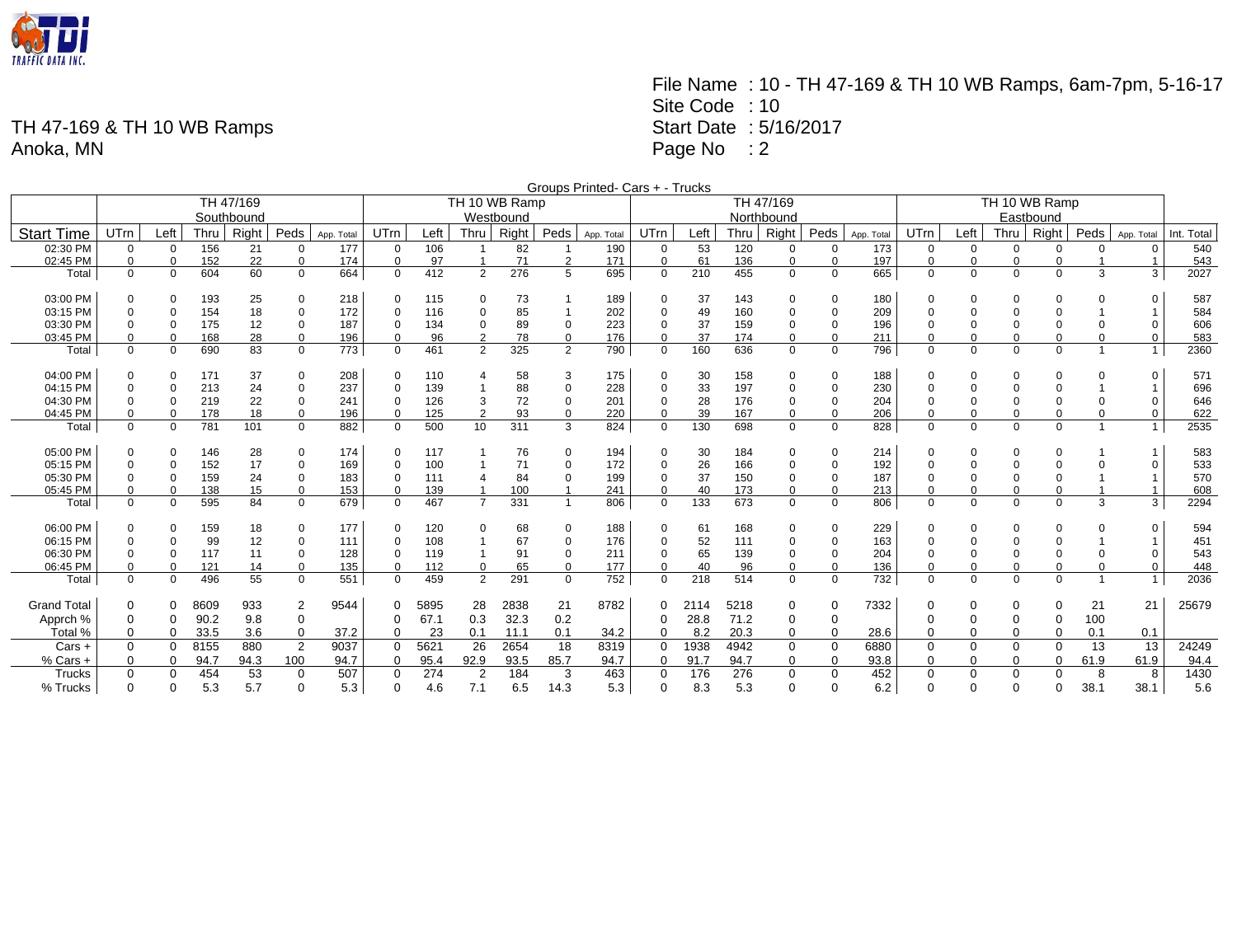

File Name : 10 - TH 47-169 & TH 10 WB Ramps, 6am-7pm, 5-16-17 Site Code : 10 Start Date : 5/16/2017 Page No : 3